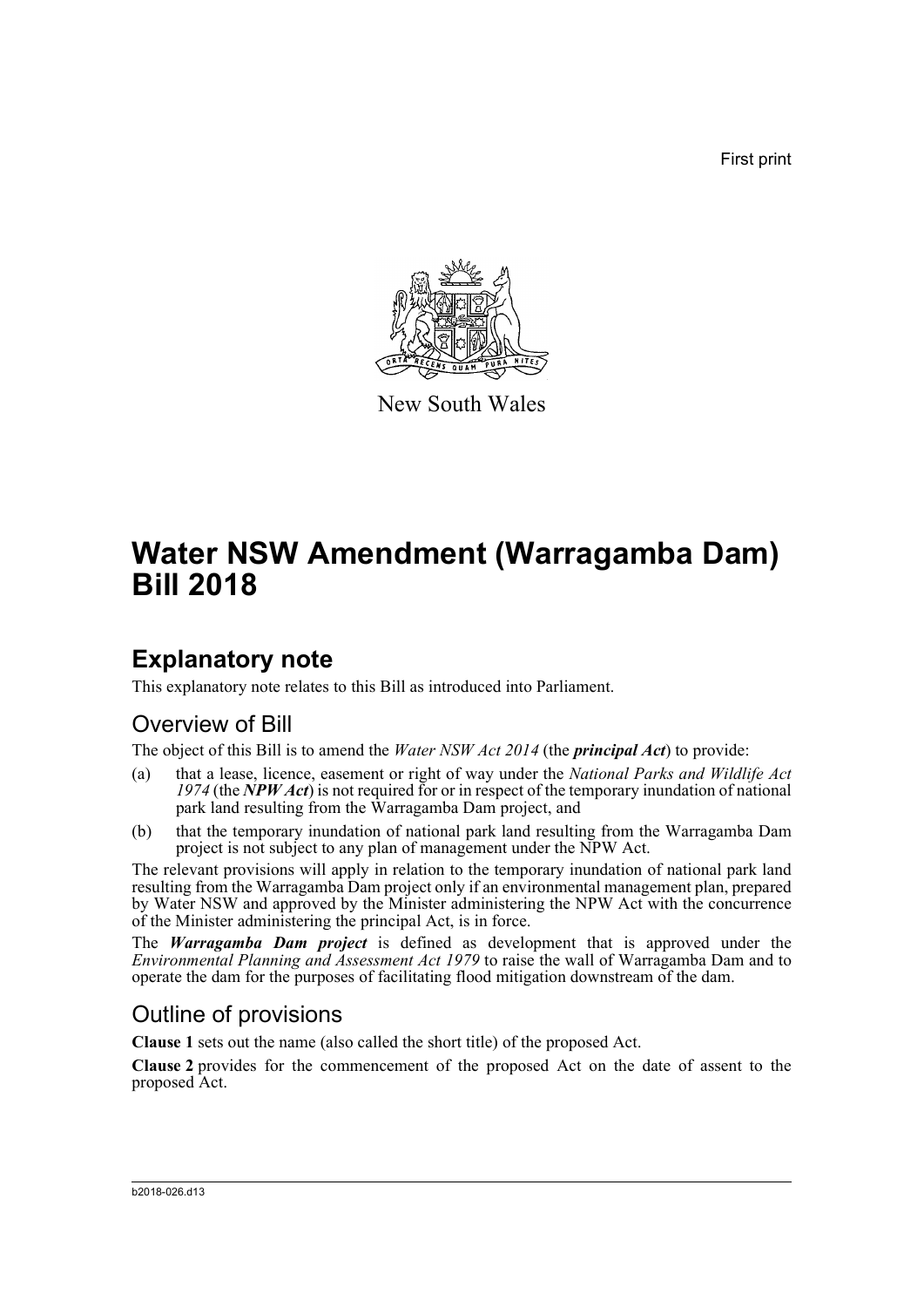#### **Schedule 1 Amendment of Water NSW Act 2014 No 74**

**Schedule 1** inserts proposed Part 5A for the purposes described in the above overview.

Proposed section 64A defines certain terms used in the proposed Part, including the *Warragamba Dam project* described in the above overview.

Proposed section 64B provides that the temporary inundation of national park land resulting from the Warragamba Dam project does not require any lease, licence, easement or right of way under the NPW Act and is not subject to any plan of management under the NPW Act. The proposed section applies only if an environmental management plan approved under proposed section 64C is in force.

Proposed section 64C requires Water NSW to prepare a draft environmental management plan relating to the temporary inundation of national park land resulting from the Warragamba Dam project. The draft plan may be approved by the Minister administering the NPW Act with the concurrence of the Minister administering the principal Act.

Proposed section 64D provides that the Minister administering the NPW Act may, with the concurrence of the Minister administering the principal Act, amend or revoke an approved environmental management plan.

Proposed section 64E provides that the Minister administering the NPW Act may, with the concurrence of the Minister administering the principal Act, give directions to Water NSW, including a direction to take specified action in relation to the temporary inundation of national park land resulting from the Warragamba Dam project.

Proposed section 64F requires Water NSW to notify the Chief Executive of the Office of Environment and Heritage (or a person nominated by the Chief Executive) of certain matters.

Proposed section 64G enables the Minister administering the NPW Act to delegate the Minister's functions under the proposed Part.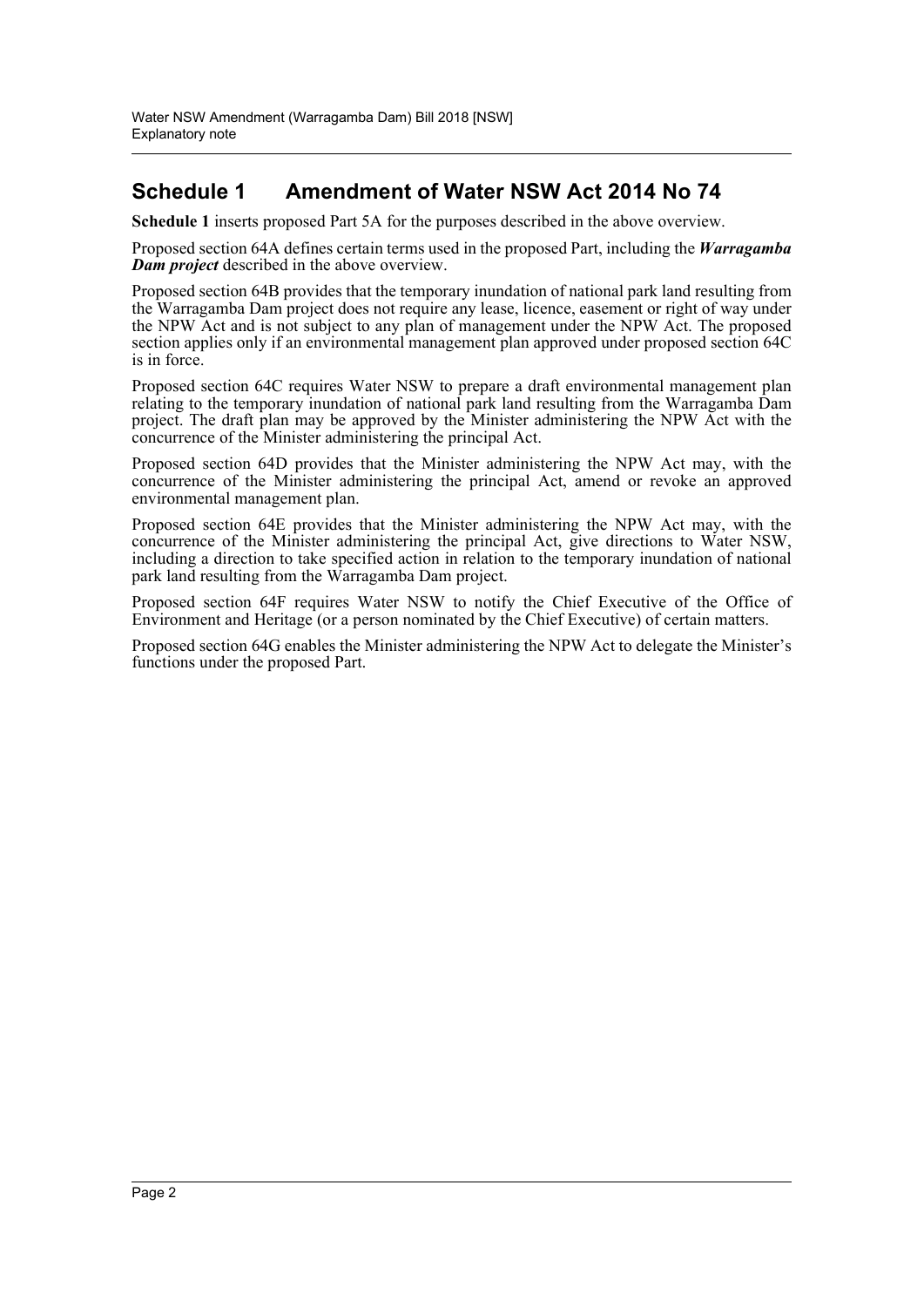First print



New South Wales

# **Water NSW Amendment (Warragamba Dam) Bill 2018**

## **Contents**

| Schedule 1 | Amendment of Water NSW Act 2014 No 74 |                |      |
|------------|---------------------------------------|----------------|------|
|            |                                       | 2 Commencement |      |
|            |                                       | Name of Act    |      |
|            |                                       |                | Page |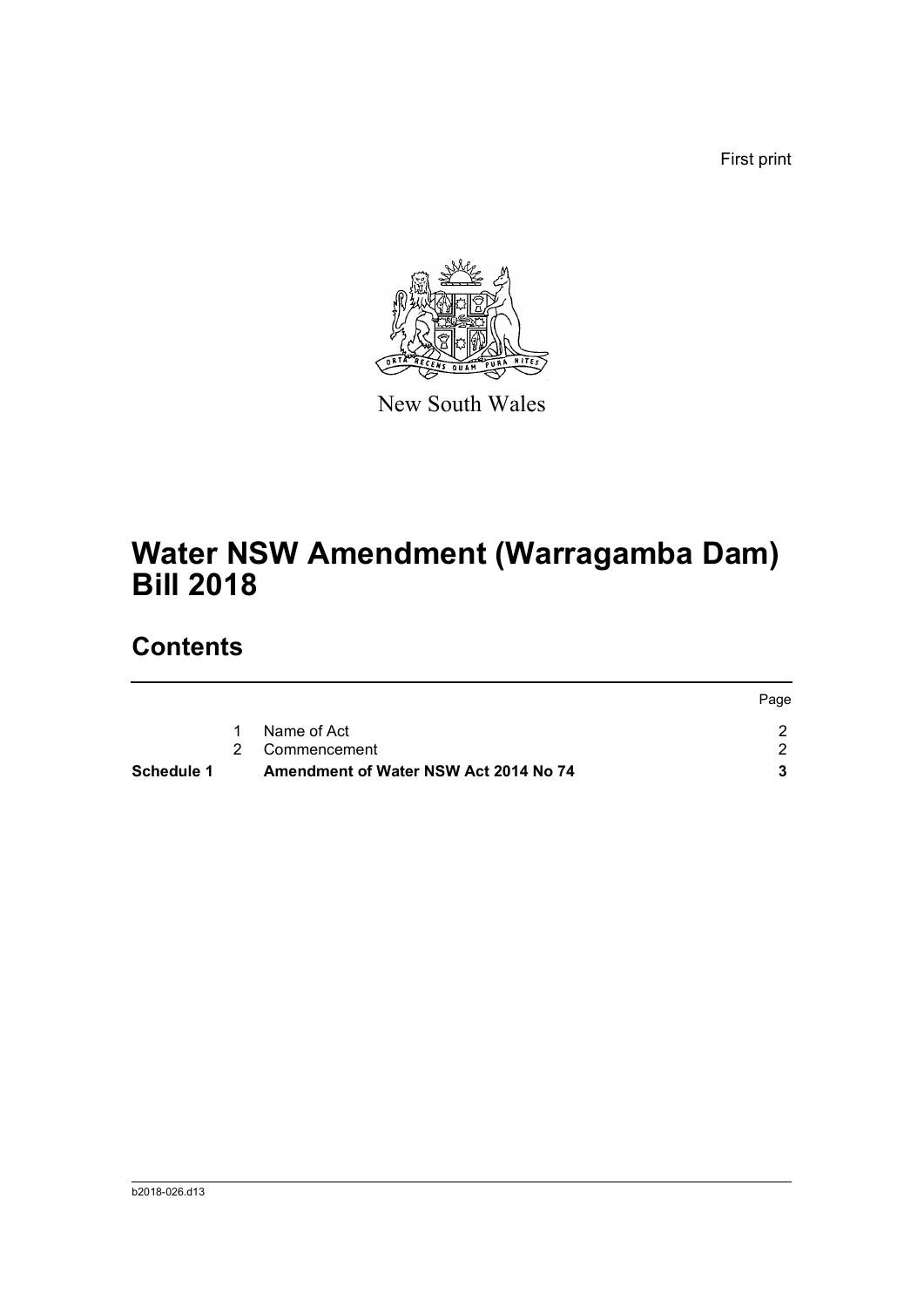

New South Wales

# **Water NSW Amendment (Warragamba Dam) Bill 2018**

No , 2018

#### **A Bill for**

An Act to amend the *Water NSW Act 2014* to make provision with respect to the temporary inundation of national park land resulting from the raising of the wall of Warragamba Dam and the operation of the dam for downstream flood mitigation purposes.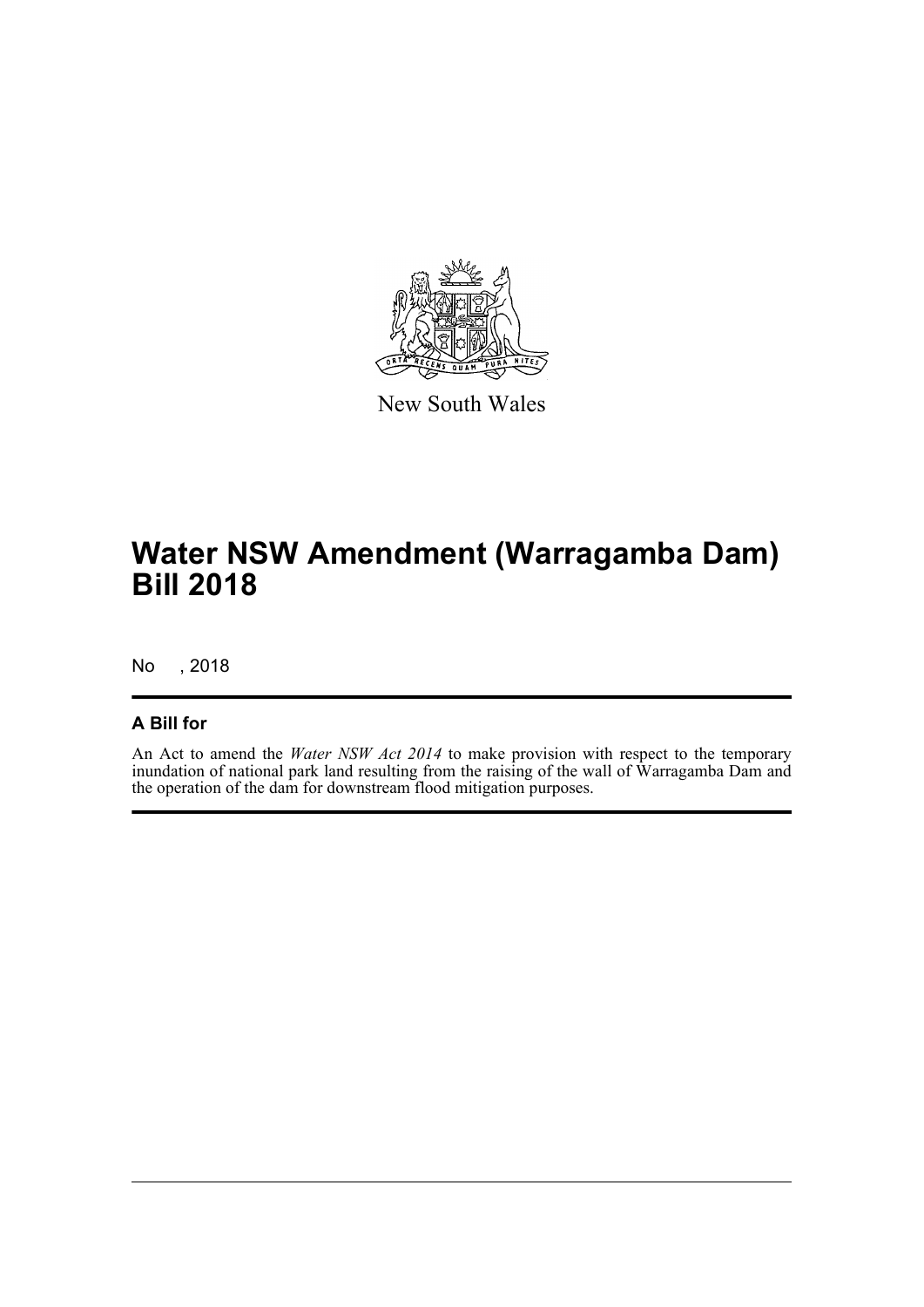<span id="page-4-1"></span><span id="page-4-0"></span>

| The Legislature of New South Wales enacts: |                                                                        |               |
|--------------------------------------------|------------------------------------------------------------------------|---------------|
|                                            | Name of Act                                                            | $\mathcal{P}$ |
|                                            | This Act is the <i>Water NSW Amendment (Warragamba Dam) Act 2018</i> . | 3             |
|                                            | <b>Commencement</b>                                                    | 4             |
|                                            | This Act commences on the date of assent to this Act.                  | 5             |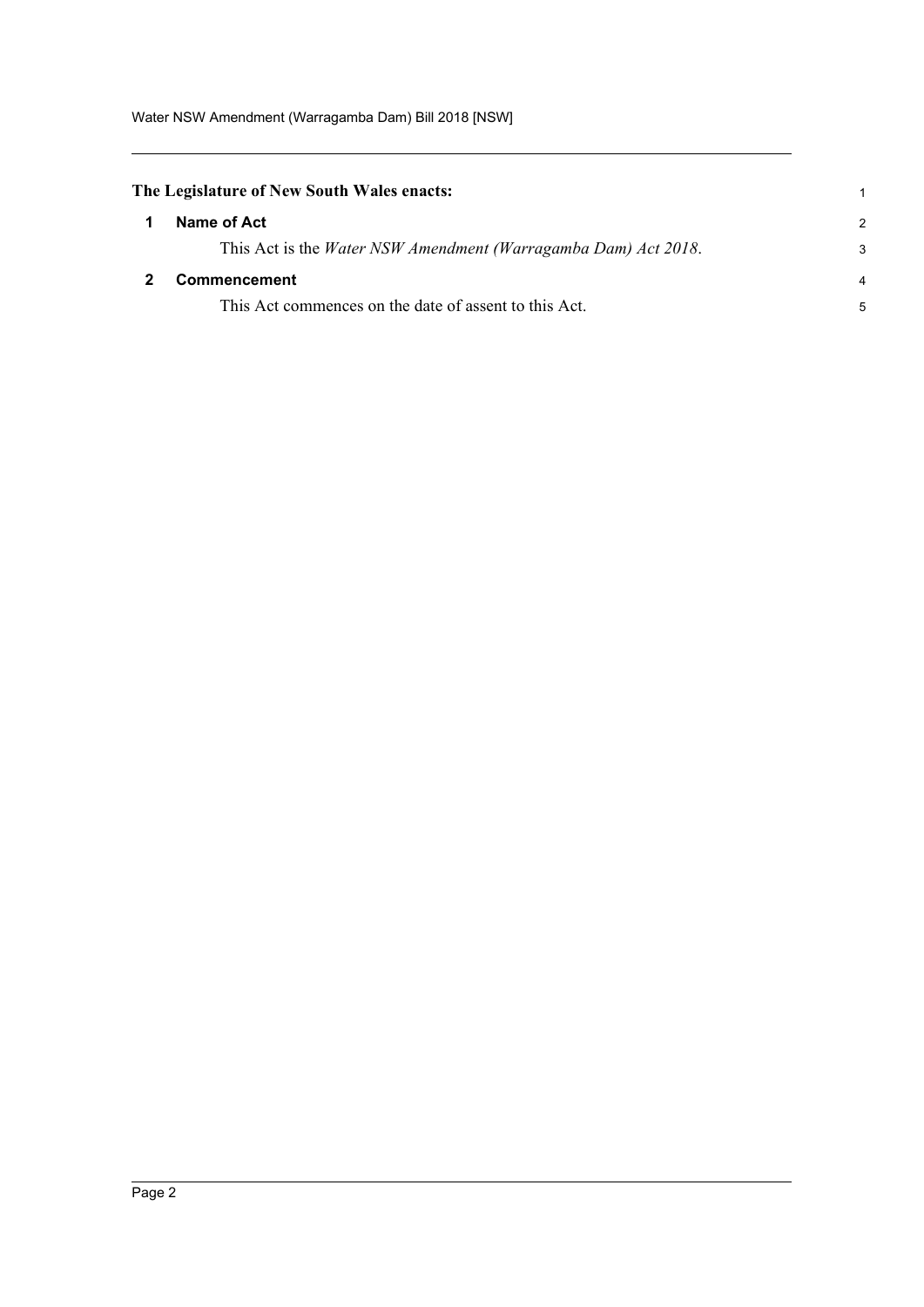<span id="page-5-0"></span>

| <b>Schedule 1</b> |                      | Amendment of Water NSW Act 2014 No 74                                                                                                                                                                                                                                                     |                      |
|-------------------|----------------------|-------------------------------------------------------------------------------------------------------------------------------------------------------------------------------------------------------------------------------------------------------------------------------------------|----------------------|
| Part 5A           |                      |                                                                                                                                                                                                                                                                                           | $\overline{c}$       |
|                   | Insert after Part 5: |                                                                                                                                                                                                                                                                                           | 3                    |
|                   |                      | Part 5A Special provisions relating to Warragamba Dam                                                                                                                                                                                                                                     | 4                    |
|                   |                      |                                                                                                                                                                                                                                                                                           |                      |
| 64A               |                      | <b>Definitions</b>                                                                                                                                                                                                                                                                        | 5                    |
|                   |                      | In this Part:                                                                                                                                                                                                                                                                             | 6                    |
|                   |                      | <i>approved EMP</i> means an environmental management plan approved for the<br>time being under section 64C.                                                                                                                                                                              | $\overline{7}$<br>8  |
|                   |                      | <i>draft EMP</i> means an environmental management plan prepared by Water<br>NSW for approval under this Part.                                                                                                                                                                            | 9<br>10 <sup>1</sup> |
|                   |                      | <i>national park land</i> means any land reserved or dedicated under the NPW Act.                                                                                                                                                                                                         | 11                   |
|                   |                      | <b>NPW Act</b> means the National Parks and Wildlife Act 1974.                                                                                                                                                                                                                            | 12                   |
|                   |                      | <b>NPW Minister</b> means the Minister administering the NPW Act.                                                                                                                                                                                                                         | 13                   |
|                   |                      | <b>Planning Act</b> means the Environmental Planning and Assessment Act 1979.                                                                                                                                                                                                             | 14                   |
|                   |                      | <b>Warragamba Dam project</b> means development that is approved to be carried<br>out under the Planning Act:                                                                                                                                                                             | 15<br>16             |
|                   |                      | to raise the wall of Warragamba Dam, and<br>(a)                                                                                                                                                                                                                                           | 17                   |
|                   |                      | (b)<br>to operate the dam,                                                                                                                                                                                                                                                                | 18                   |
|                   |                      | for the purposes of facilitating flood mitigation downstream of the dam.                                                                                                                                                                                                                  | 19                   |
| 64B               |                      | Temporary inundation of national park land                                                                                                                                                                                                                                                | 20                   |
|                   | (1)                  | A lease, licence, easement or right of way under the NPW Act is not required<br>for or in respect of the temporary inundation of national park land resulting<br>from the Warragamba Dam project.                                                                                         | 21<br>22<br>23       |
|                   |                      | Note. Accordingly, the prohibition under section 153B of the NPW Act on the NPW<br>Minister granting a lease, licence, easement or right of way for the purposes of enabling<br>the temporary inundation of the land concerned does not apply.                                            | 24<br>25<br>26       |
|                   | (2)                  | The temporary inundation of national park land resulting from the<br>Warragamba Dam project is not subject to any plan of management under the<br>NPW Act.                                                                                                                                | 27<br>28<br>29       |
|                   | (3)                  | This section applies in relation to the temporary inundation of national park<br>land resulting from the Warragamba Dam project only if an approved EMP is<br>in force.                                                                                                                   | 30<br>31<br>32       |
|                   | (4)                  | This section has effect despite any provision of the NPW Act.                                                                                                                                                                                                                             | 33                   |
| 64C               | land                 | Environmental management plan for temporary inundation of national park                                                                                                                                                                                                                   | 34<br>35             |
|                   | (1)                  | Water NSW is to prepare, in consultation with the Chief Executive of the<br>Office of Environment and Heritage, an environmental management plan<br>relating to the temporary inundation of national park land resulting from the<br>Warragamba Dam project.                              | 36<br>37<br>38<br>39 |
|                   | (2)                  | The NPW Minister is, after the Warragamba Dam project has been approved<br>under the Planning Act, to determine the matters that are to be addressed by a<br>draft EMP. Those matters must not be inconsistent with the approval of the<br>Warragamba Dam project under the Planning Act. | 40<br>41<br>42<br>43 |
|                   | (3)                  | Water NSW is to submit a draft EMP to the NPW Minister.                                                                                                                                                                                                                                   | 44                   |